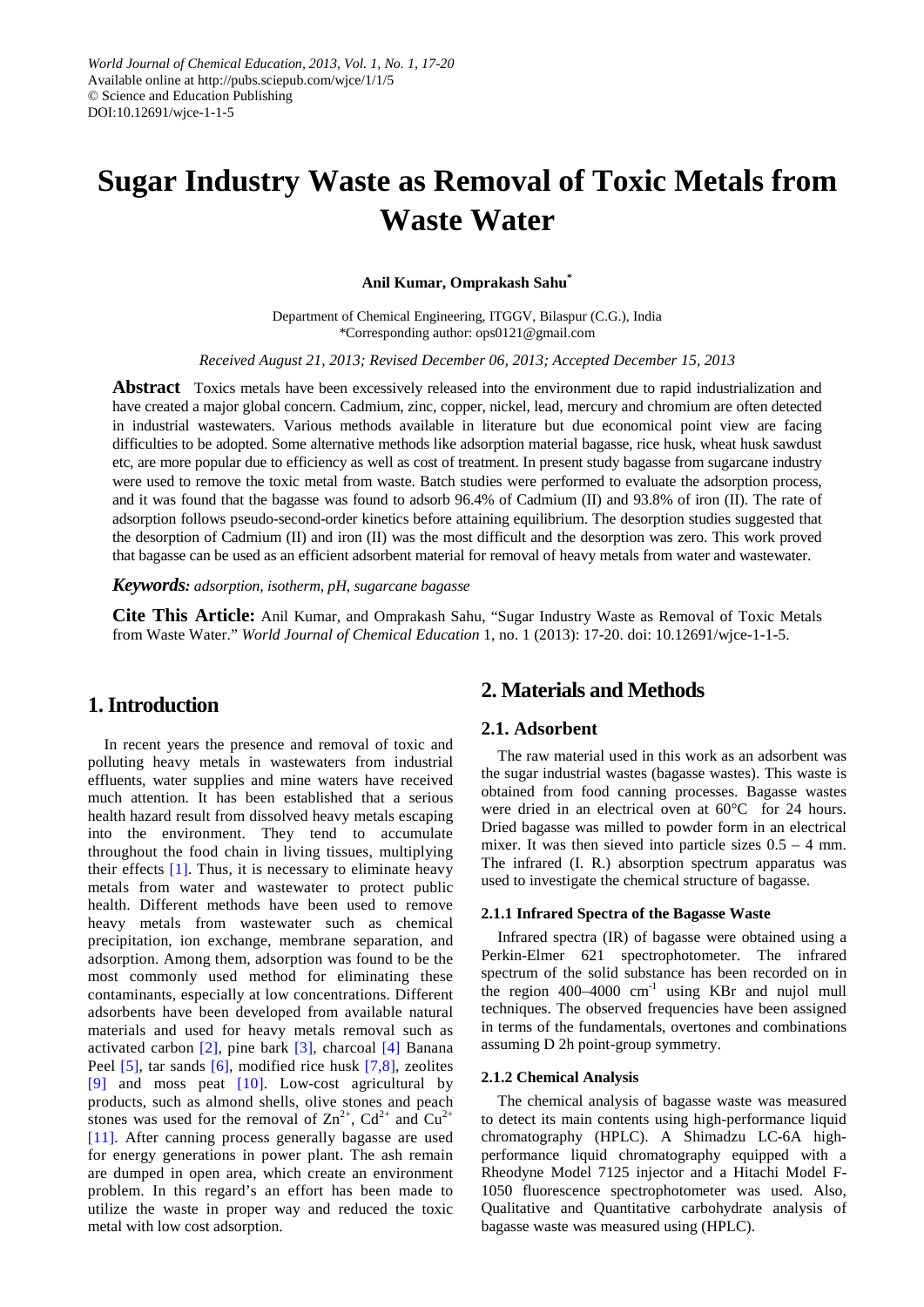## **2.2. Adsorption Process**

The sorption of cadmium (II) and iron(II) ions has been studied by batch experiments. Solutions of  $Cd^{2+}$  ions (20 mg/L) and Fe<sup>2+</sup> ions (20 mg/L) were prepared from 1 g/L stock solution of each salt using distilled water, respectively. When the solution volume for both cations was fixed at 100 mL, the adsorption percentage of Cd (II) and Fe (II) ions as a function of shaking time was investigated at a shaking speed of  $(220 \pm 5)$  min<sup>-1</sup>. After the filtration, the concentrations of  $Cd^{2+}$  and  $Fe^{2+}$  ions in filtrate water were determined by high-performance liquid chromatography-hydride generation atomic absorption spectrophotometric (HPLC-HGAAS). The adsorption percentage is determined as

$$
\eta = 100 \times C_0 - C_e / C_0 \tag{1}
$$

where  $\eta$  is the adsorption percentage of cations  $C_0$  and Ce are the initial and the equilibrium concentrations of cations, respectively, mol/l. All experiments were carried out in triplicate and the average adsorption is reported here.

#### **2.3 Desorption Study**

Desorption experiments of the investigated metals was carried out on loaded bagasse waste adsorbent resulting from the equilibrium sorption experiments. Desorption process was studied taking into consideration the effect of unabsorbed solution remaining incorporated within the natural material sample. This solution can't be completely withdrawn, where 1 ml of clear supernatant was left in the bottle together with solid phase 9 ml of desorbed solution was added and the closed poly ethylene bottles where shaken for the descried time. The bottle was centrifuged for 15 min. and desorption was evaluated using the following formula:

$$
D\% = \{ (C_a - X C_e) / (C_o - C_e) \} \text{ 100 } (2)
$$

Where  $C_a$ : the activity of desoprtion solution X: is the volume fraction left initially with natural material sample.

# **3. Results and Discussions**

#### **3.1. Infrared Analysis**

The amount of information that can be obtained from the IR spectrum of bagasse is rather limited. The spectra are reported principally for any future identification, since the absorption bands for such complex compounds are usually broad and diffuse  $[1]$ . It was observed from the [Figure 1](#page-1-0) that chemical groups corresponding the wave number of bonds  $cm^{-1}$  Apart from the usual bands for hydroxyl (3500 cm $^{-1}$ ) and ester carbonyl (1730 cm $^{-1}$ ) groups, Nitrogen of protein (1550 cm<sup>-I</sup>), amide deformation (1630 cm<sup>-I</sup>) and ether group (1220 cm<sup>-I</sup>) can be distinguished. The bagasse was has a high. percentage of [O<sup>..</sup> H ], [C=O<sup>-</sup>], [N<sup>-</sup>], [C-<sub>--</sub>O<sup>-</sup>- C] and [C=C]. Lone pair of electrons (**..**) that exist at oxygen and nitrogen atom represent a high negative charge. Hence, bagasses become highly negatively charged and capable to absorb the positively charged metals of cadmium (II) iron (II) and zinc (II).

<span id="page-1-0"></span>

**Figure 1.** FTIR study of sugarcane bagasse

#### **3.2. Chemical Analysis**

The results of the chemical analysis of bagasse waste are useful in giving a hint of relative proportions of the different components. The contents of cellulose , protein and minerals are given in [Table 1](#page-1-1) for the bagasse waste. So, the main constituent of bagasse are α- cellulose and protein. This could indicate a high adsorption capacity of bagasse waste which referred to the –ve N and O of αcellulose and protein that absorb +ve metal.

<span id="page-1-1"></span>**Table 1. Chemical Characteristics of the investigated Bagasse waste**

| S. No | Characteristic      | Percentage |
|-------|---------------------|------------|
|       | $\alpha$ -cellulose | 56.54 %    |
| 2     | Protein             | 15.47 %    |
| 3     | Liginin             | 10.75 %    |
| 4     | Ash                 | 4.87%      |
| 5     | Magnesium           | 0.08%      |
| 6     | Calcium             | 1.40 %     |
|       | Potassium           | 0.07%      |
| 8     | Phosphorus          | 2.86%      |

#### **3.4. Adsorption Process**

The adsorption of investigated metals by bagasse could be attributed to the cellulose, protein, lignin and sugars component of the bagasse waste where site- binding adsorption might be occurring. This could be due to the surface complexation phenomenon of functional groups present in the bagasse [Figure 1.](#page-1-0) The removal of Cd (II) and Fe(II) ions, therefore is probably due to the mixed effect of ion exchange and surface complexation on the surface of bagasse. The effects of shaking time on the adsorption  $Cd^{2+}$  and Fe2<sup>+</sup> ions are shown in [Figure 2,](#page-2-7) which indicates that the removal of cation by bagasse waste is improved with increasing shaking time. The adsorption reaches equilibrium at about 90 minutes on bagasse waste and the maximum adsorption percentage is 96.4% and 93.8% for Cd (II) and Fe (II) respectively. These preliminary experiments for adsorption of metal ions on the bagasse showed a high relatively ion exchange capacity. This is due to the fact that bagasse was had a high sugar, cellulose, lignin and protein contents, (containing higher percentage of N, P and O). Hence, bagasse becomes highly negatively charged to absorb the positively charged metals.

#### **3.5. Adsorption Kinetics**

According to [Figure 2,](#page-2-7) the adsorption rate of  $Cd^{2+}$  and  $Fe<sup>2+</sup>$  ions increases sharply in 60 min., and then reaches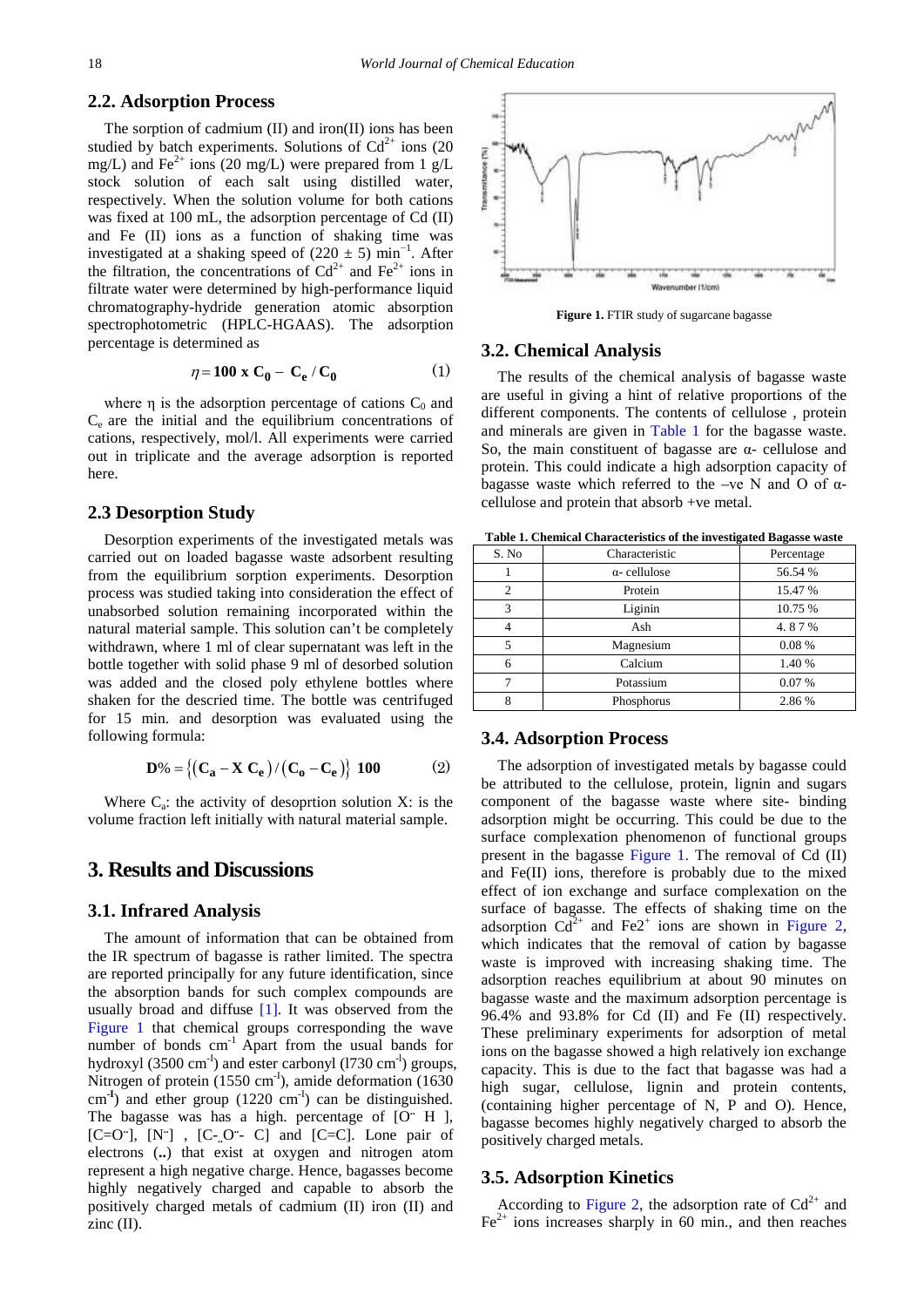equilibrium gradually at about 90 min. Quantifying the changes in sorption with time requires that an appropriate kinetic model is used and, traditionally, The pseudo-first order equation [\[2,3\],](#page-2-1) is generally expressed as eqn 3and 4:

$$
\mathbf{d}\mathbf{q}_{\mathbf{e}}/\mathbf{d}_{\mathbf{t}} = \mathbf{k}\big(\mathbf{q}_{\mathbf{e}} - \mathbf{q}_{\mathbf{t}}\big) \tag{3}
$$

Where:

 $q_e$  and  $q_t$  are the sorption capacities at equilibrium and at time t, respectively  $(mgg<sup>1</sup>)$ .  $K_{ad}$  is the rate constant of pseudo-first-order adsorption (min<sup>-1</sup>). After integration and applying boundary conditions  $t = 0$  to  $t = t$  and  $q_t = 0$ to  $qt = qt$ , the integrated form of equation (3) becomes:

$$
\log(q_e - q_t) = \log(q_e) - t \times K_{ad} / 2.303
$$
 (4)

A plot of  $log(q_e-q_t)$  vs. time should give a straight line to confirm the applicability of the kinetic model, and a derivation of the constant. [Figure 3](#page-2-8) (a) shows a plot of log(qe – qt) vs. t for the 5 mg/ $\ell$  metal adsorption on bagasse. The value of  $K_{ad}$  for the adsorption of the various metal onto bagasse was found to be 0.0056/h and 0.0043/h for  $Cd^{2+}$ , and  $Fe^{2+}$ .

<span id="page-2-7"></span>

**Figure 2.** Effect of shaking time on adsorption of cadmium and iron ions

<span id="page-2-8"></span>

Figure 3. (a): Effect of time on Adsorption kinetic. (b): Second order kinetic adsorption of Cadmium and iron by bagasse

Recently, a pseudo-second-order equation has been suggested as being more appropriate for describing this type of adsorption [\[4\]:](#page-2-3)

$$
t/qt = 1/2k qe2 + t/qe
$$
 (5)

In this equation, the initial rate of adsorption, h, is given by:

$$
\mathbf{h} = 2\mathbf{k} \, \mathbf{q_e}^2 \tag{6}
$$

The data for both metals at concentrations of 5 mg/l were, therefore, tested against both models. The results showed that the second-order equation was the more appropriate and it was, therefore, used to analyze the data for all the sorption/time trials, which is shown [Figure 3\(](#page-2-8)b).

# **3.6. Desorption**

Desorption experiments of  $Cd2^+$ , and  $Fe2^+$  from the loaded bagasse was investigated. It is understood in these experiments, that the sorption of the respective compounds is supposed to take place mainly by electrostatic attraction between the bagasse surface as a negative charges and the metal ions as a positive charges. The percent desorption for metal ion from bagasse was very low and can be equal to zero.

# **4. Conclusion**

The results clearly show that the low cost adsorbent (bagasse) is a better adsorbent for  $Cd^{2+}$  and  $Fe^{2+}$ . The most explanation of the highly sorption capacity of bagasse is that the negative charge of bagasse that make it capable to absorb the positively charged metals of for  $Cd^{2+}$ and  $\text{Fe}^{2+}$  .From the kinetic model analysis using coefficient of determination, the pseudo-second order model was the most fitting for the description of  $Cd^{2+}$  and  $Fe<sup>2+</sup>$  transport from the bulk solution onto the surface of bagasse adsorbents.

# **References**

- <span id="page-2-0"></span>[1] V. J. Inglezakis, M.D. Loizidou and H. P. Grigoropoulou, Ion exchange of Pb<sup>2+</sup>, Cu<sup>2+</sup>, Fe<sup>3+</sup> and Cr<sup>3+</sup> on natural clinoptilolite: selectivity determination and influence of acidity on metal uptake, J. Colloid Interface Sci., 261 (2003) 49-54.
- <span id="page-2-1"></span>[2] A.H. Sulaymon, T.J. Mohammed and J. Al-Najar, Equilibrium and kinetics Studies of Adsorption of Heavy Metals onto Activated Carbon, Can. J. Chem. Eng. Tech., 3 (2012) 86-92.
- <span id="page-2-2"></span>[3] S. Al-Asheh, F. Banat, R. Al-Omari and Z. Duvnjak, Predictions of binary sorption isotherms for the sorption of heavy metals by pine bark using single isotherm data, Chemosphere, 41(2000) 659- 665.
- <span id="page-2-3"></span>[4] M. Dakiky, M. Khamis, A. Manassra and M. Mer'eb, Selective adsorption of chromium (VI) in industrial wastewater using lowcost abundantly available adsorbents, Adv. Environ. Res., 6 (2002) 533-540.
- <span id="page-2-4"></span>[5] J. Anwar, U. Shafique, W. Zaman, M. Salman, A. Dar and S. Anwar, Removal of Pb (II) and Cd (II) from water by adsorption on peels of Banana, Bioresour. Technol., 101 (2010) 1752-1755.
- <span id="page-2-5"></span>[6] L. Zeatoun, N. Younis and R. Rafati, Evaluation of activated and non-activated tar sands for the removal of phenol and cadmium from aqueous solutions, Water Qual. Res. J. Canada, 39 (2004) 252-257.
- <span id="page-2-6"></span>[7] U. Kumar and M. Bandyopadhyay, Sorption of cadmium from aqueous solution using pretreated rice husk, Bioresour. Technol., 97 (2006) 104-109.